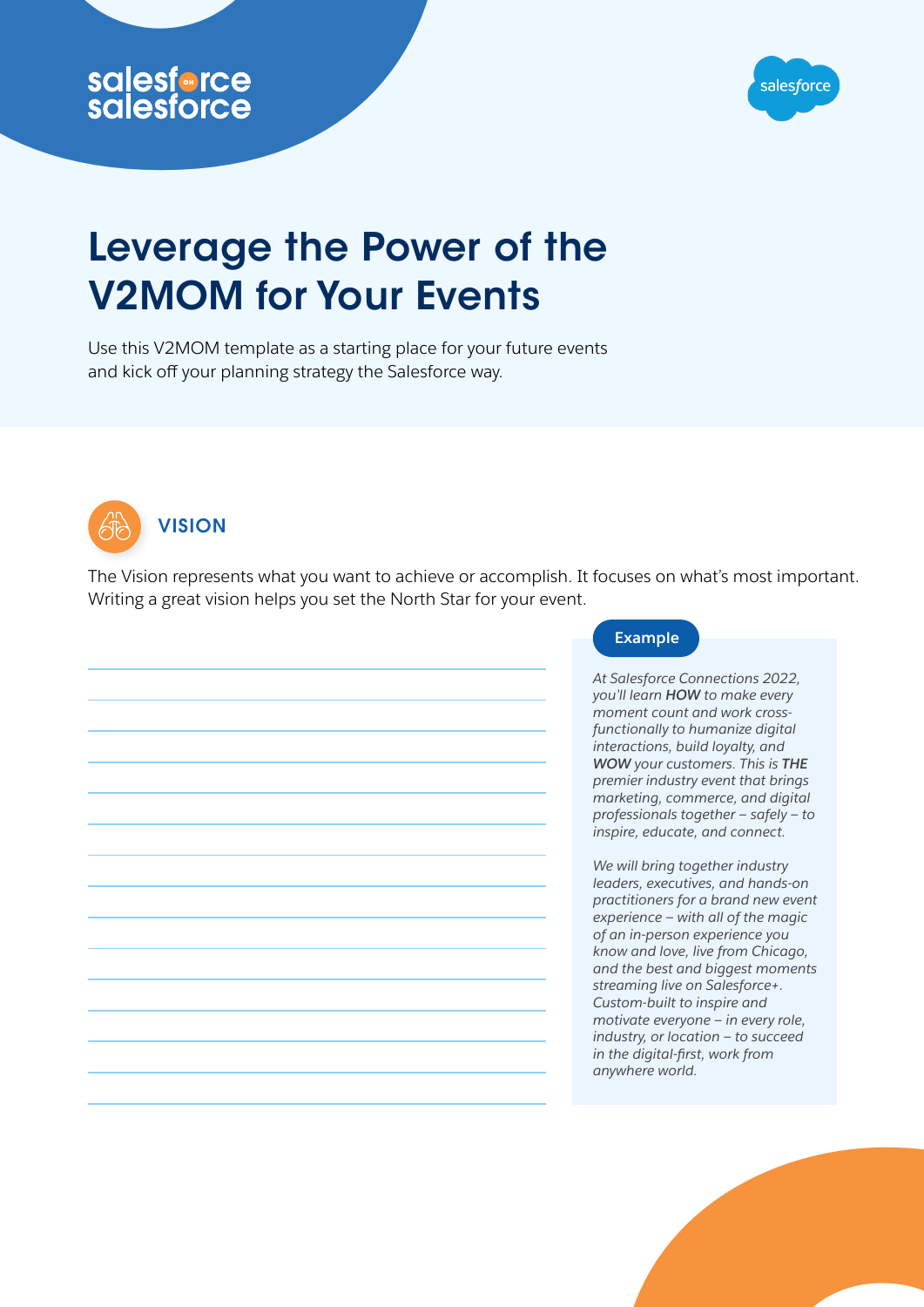

Values represent the principles or beliefs that are most important as you pursue your Vision. These are the key tenets you hold your event accountable for.

## **Example**

*Innovation Connection Impact Inspiration*



## METHODS & MEASURES

Methods represent the actions you take to achieve your Vision. These can be broken down by event category like registration, sessions, staffing, or channel like in-person, live broadcast, and on-demand, etc.

Measures tell you and others when you've achieved success or successfully completed your Methods. They focus on the measurable outcomes of your work, not your day-to-day activities.

| <b>Measure 1</b>                     | <b>Example</b>                                                                                                                                                                                                                                          |
|--------------------------------------|---------------------------------------------------------------------------------------------------------------------------------------------------------------------------------------------------------------------------------------------------------|
| <b>Measure 2</b><br><b>Measure 3</b> | Method 1: Drive<br>Innovation<br>and Customer<br>Engagement<br>Measure 1: Create<br>lounge areas for<br>customers in similar<br>industries to interact<br>with experts and<br><b>Trailblazers</b><br>Measure 2: Test<br>new and exciting<br>activations |
| <b>Measure 4</b>                     |                                                                                                                                                                                                                                                         |
| <b>Measure 5</b>                     |                                                                                                                                                                                                                                                         |
|                                      |                                                                                                                                                                                                                                                         |